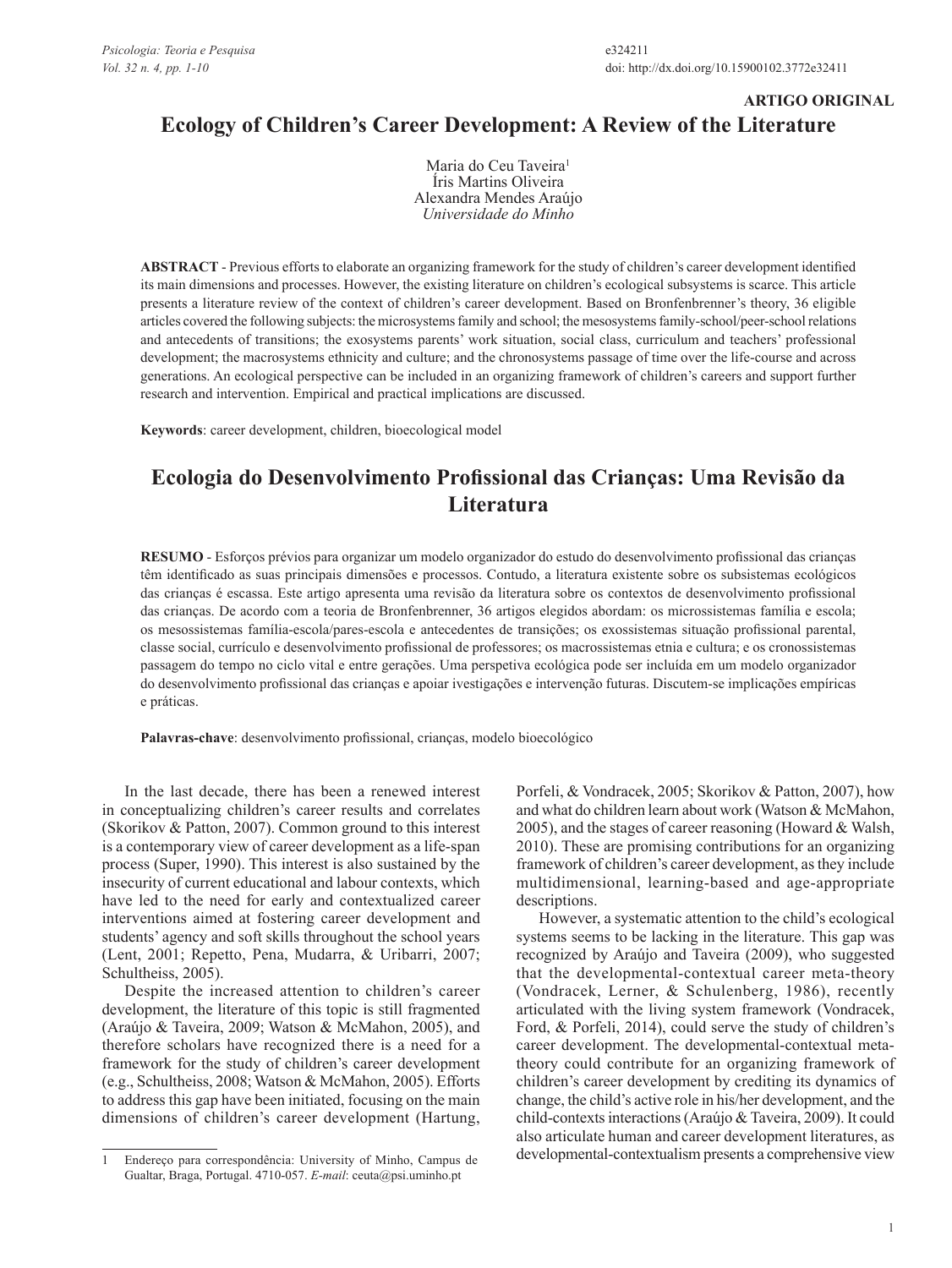of both career and human development (Tinajero & Páramo, 2012; Vondracek et al., 1986).

The developmental-contextual career meta-theory presents a convergent and ecological perspective of career development. Convergence in career perspectives is found in the widespread recognition of the importance of children's contextualized experiences in the development of career planning and choice. Psychoanalytic theories, such as those presented by Roe (1957) and Bordin (1984) were among the first to highlight the influence of parenting styles on the development of psychosocial skills and styles of behaviour, which are later expressed through occupational choices and career patterns.

Correspondence career perspectives also credited the relevance of the child's experiences in proximal contexts. Holland's (1985) theory suggested the development of personality, interests, values and skills is influenced by children's social exposition to different personality types and work environments across the RIASEC structure (Realistic, Investigative, Artistic, Social, Enterprising, and Conventional).

An interactive perspective of career development was also emphasized in career learning theories. Mitchell and Krumboltz's (1990) social learning approach to career decision-making suggested that the individual's behaviour repertoires are based on learning experiences, including the ones from childhood, while interacting with the environment. Social cognitive career theory (Lent, Hackett, & Brown, 2004) also suggested that children's learning experiences inside and outside the family are important for the development of social cognitive career mechanisms.

Although these career perspectives have not explicitly focused on children's career development, they acknowledged the interactive nature and the continuity of career behaviour. A different case was made by developmental career perspectives, which explicitly described childhood as a unique moment for career development and the interactional nature of children's careers. Theories presented by Gottfredson (1981, 2005) and Super (1990) suggested that the child develops his/her self-concept by integrating concepts of power, gender and social class in a social self and by advancing in the self-identification with and selfdifferentiation from key-figures. The identification and differentiation processes generally start in the family with the same-sex parent and extend to figures accessible at school and in the community (Super, 1990). Self-concept development is related to a process of circumscription, based on the perceived inconsistency between one's social self and occupational alternatives (Gottfredson, 2005). These theories share a focus on qualitative change in careers, which is also assumed by developmental-contextualism.

The developmental-contextual career meta-theory (Vondrcek et al., 1986) expanded the aforementioned theoretical contributions by focusing on the person-insituation development. Person-in-situation experiences are the foundation for children's physiological, psychological, and affective reactions, which are included in cognitive behaviour episode schemas that are continuously revised and influence lifelong career behaviour and trajectories (Vondracek et al., 2014).

Based on the current state of affairs and on the potential of developmental-contextualism for the study of children's career behaviour and learning, this article presents a literature review of the contexts of children's career development. Brofenbrenner's (1979; Bronfenbrenner & Morris, 1998) ecological systems theory served the organization of this literature review. The ecological systems theory assumes that the child is influenced and influences environmental contingences. These environmental contingences are structured in five ecological levels (Bronfenbrenner & Morris, 1998) – the micro-, meso-, exo-, macro-, and chronosystems. The microsystem is a set of interpersonal relations experienced in face-to-face settings. The mesosystem includes two or more settings containing the developing person and jointly influencing his/her development. The exosystem includes settings that do not directly involve the person, but which occurrences affect or are affected by him/ her. The macrosystem includes cultural beliefs, political forces and life-styles that interact with the person. The chronosystem covers the passage of time over the life course and across historical periods. The ecological systems theory has been credited by the developmental-contextual career meta-theory, as it supports a focus on the individual-contexts mutual dynamics and enables an interactional understanding of individual differences in career behaviour and trajectories based on contextual opportunities and barriers (Vondracek & Porfeli, 2002).

The ecological systems theory has proved to be a useful rational to organize literature reviews of topics such as family functioning (e.g., Bronfenbrenner, 1986), homophobic bullying (e.g., Hong & Garbarino, 2012), and youth care services (e.g., Derksen, 2010). This theory has also been suggested as a relevant framework to study career development (Vondracek, 2004), but the empirical examples of such a potential have heavily relied on the study of adolescents' careers (e.g., Young, 1983).

#### **Searching and Eligibility Process**

Possible sources of data for this review were identified via searches of Elsevier, EBSCO, Pepsic, Sage, Scopus, and Springer databases, due to their catalogue of published articles in Career Psychology. The keywords career development and children were combined with others to cover the micro-, meso-, exo-, macro-, and chrono- ecological levels (Brofenbrenner, 1979; Bronfenbrenner & Morris, 1998). Articles at the microsystem level were searched with the keywords microsystem, family, parents, teachers, peers, leisure, and extracurricular activities. To search for mesosystem-related studies the keywords mesosystem, multiple-setting participation, partnership, contexts relations and ecological transitions were used. For the exosystem, the keywords exosystem, social class, media, curriculum, consultancy, teachers' burnout, parents' work, job situation, and work-family conflict were included. To search for macrosystem influences, the keywords macrosystem, culture, ethnicity, work policies and economy were applied. Finally, the keywords chronosystem, time, generations, and change were used for the chronosystem search.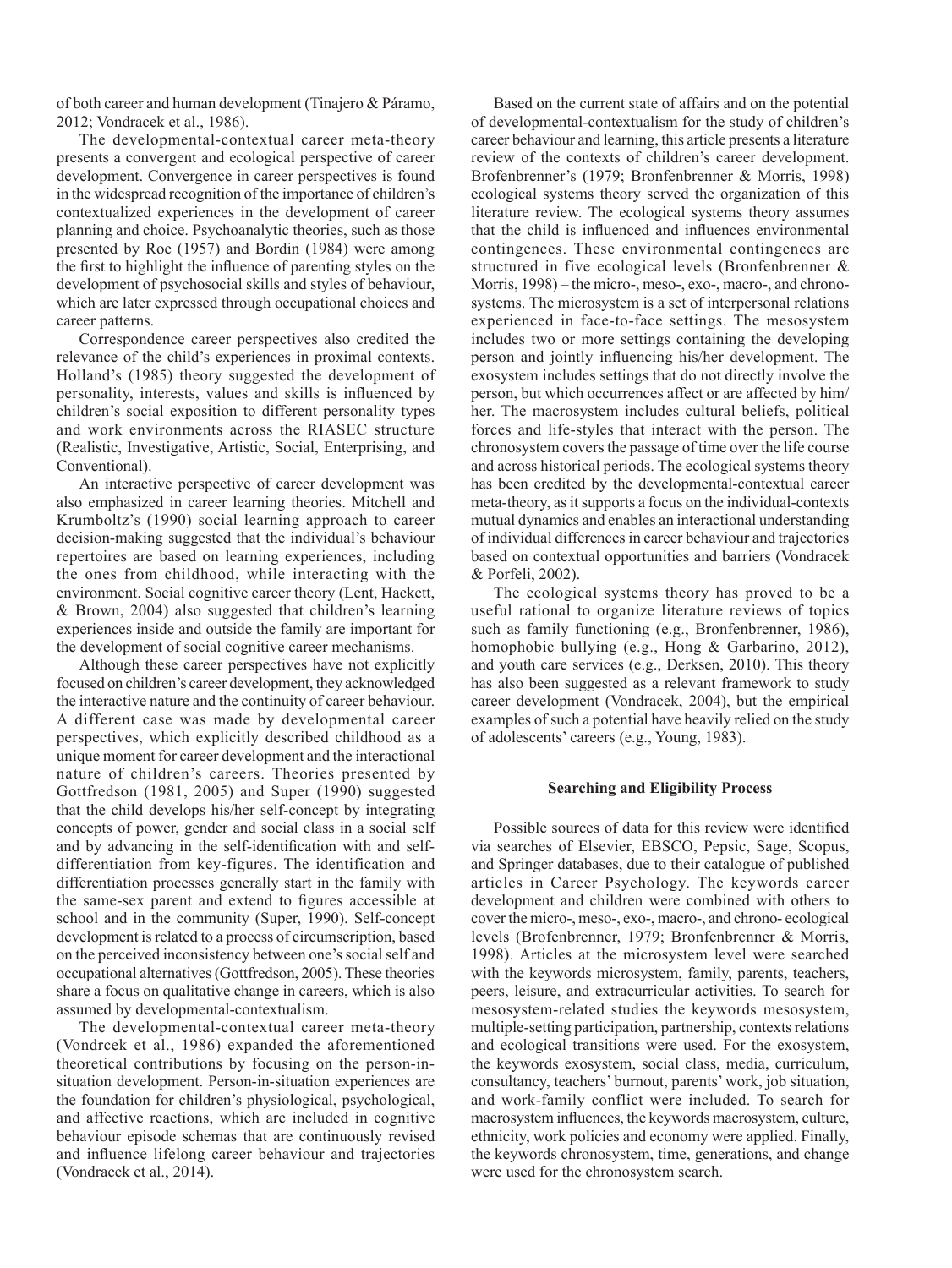This search resulted in the identification of fifty-nine journal articles. Inclusion and exclusion criteria were established to select the studies for this literature review. Inclusion criteria considered journal articles published in the last decade (from 2004 to 2014) in international peerreviewed journals and written in English and Portuguese. These criteria enabled a current state-of-art review and the selection of available published studies.

The exclusion criteria ruled out studies that did not explicitly cover career variables or that were conducted with samples older than 14 years. The first exclusion criteria enabled this review to focus on career development issues and allowed the exclusion of 14 articles (i.e., eight of microsystem, three of mesosystem, two of exosystem, one of chronosystem). The second criteria considered the chronological definition of childhood from birth to 14 years old (see Hartung et al., 2005) and ruled out nine articles (i.e., five of microsystem, three of exosystem, one of macrosystem). Although four articles (i.e., Fouad et al., 2010; Gonçalves & Coimbra, 2007; Kuijpers, Meijers, & Gundy, 2011; Schmitt-Wilson & Welsh, 2012) did not mention their samples' age, they indicated that the participants were attending middle-school years. As middle-school years are covered in the childhood age scope, these articles were included. Three studies performed with mothers and teachers (i.e., Aguiar & Conceição, 2011; Mouta & Nascimento, 2008; Oketch, Mutisya, & Sagwe, 2012) were also found and included in the review, as they highlighted the role of key-figures in children's careers.

A total of 36 articles were eligible for this review. These articles (a) were published in international electronic databases, during the last decade, (b) were written in English or Portuguese, (c) explicitly covered career variables and (d) were conducted with children and/or influencing key-figures.

Communalities, contradictions and complementarities between the studies' findings were identified. Evidence was organized according to the ecological levels in which the child is embedded (see table 1). As the individualcontexts mutual dynamics have been highlighted in the understanding of individual differences in career behaviour and trajectories (Vondracek & Porfeli, 2002), the articles' reference to dynamics among the ecological levels and the child's personal variables were considered. In addition, the type of the reviewed studies and their research methods were synthetized to understand how the contexts of children's career development have been studied to date. This synthesis would also enable the examination of whether this field presents an unbalanced use of quantitative versus qualitative or mixed-method research designs, as it happens in more general career literature (Stead et al., 2012).

#### **Microsystem**

Research in this topic has covered mainly the family and school microsystems. The literature suggests that parents influence offspring's occupational knowledge, values, career exploration, aspirations and career self-efficacy expectations (Bryant et al., 2006; Whiston & Keller, 2004). Parents' intentional conversations about work, positive work orientation and valences (i.e., one's experiences and emotions sustaining his/her approach or aversion to work) also seem to impact children's career exploration, perceived social support in career choices, assignment of meaning to work, positive expectations for their future, work motivation and valences (Gonçalves & Coimbra, 2007; Porfeli, Ferrari, & Nota, 2012; Porfeli, Wang, & Hartung, 2008). Evidence also indicates that although parents' expectations do not vary for their female or male offspring (Creed, Conlon, & Zimmer-Gembeck, 2007), fathers' occupations correlate with boys' aspirations for maletraditional occupations (Schuette, Ponton, & Charlton, 2012). An authoritative parenting style has been also suggested to reinforce children's career exploration, which in turn impacts an increasingly differentiation of interests with grade (Tracey, Lent, Brown, Soresi, & Nota, 2006).

Mutual interactions between the child and his/her mother have also been considered. Mothers' occupational expectations for their sons/daughters seem to be related to their general and reading abilities (Creed et al., 2007), while mother's high educational levels, job prestige, and emotionally enabling speech correlate with children's high academic and high status occupational aspirations (Fulcher, 2011; Tenenbaum, Porche, Snow, Tabors, & Ross, 2007). Mothers' expectations for their offspring to hold gender nontraditional occupations have also been shown to correlate with children's favourable self-efficacy expectations and preferences for gender non-traditional school subjects (Fulcher, 2011). Still, findings about whether girls or boys present high self-efficacy expectations and preferences for gender non-traditional school subjects are controversial (e.g., Fulcher, 2011; Schuette et al., 2012).

At the school setting, children perceive teaching practices and teachers' encouragement, openness, and concern for their students' educational and occupational goals as supports for pursuing careers in science and mathematics. The awareness of environmental supports and barriers to one's career projects seems to vary with school levels, as middle-school children perceive more supports and fewer barriers than high-school students (Fouad et al., 2010). Teachers' childcentred practices also seem to promote students' interest for reading and mathematics, which can impact further academic and career choices. However, girls present more preferences for reading and fewer for numeracy than boys (Lerkkanen et al., 2012).

 Focusing on teacher-child interactions, Bayraktar (2011) emphasizes the existence of gender-differentiated interactions in favour of girls, which may sustain their higher levels of perceived confidence and competence than boys in academic tasks, such as writing. This call to attention is even more relevant when additional evidence suggests that boys are more likely to dropout of school than girls and teachers' rating of boys' antisocial behaviours are associated with their poor academic achievement and school dropout, which can constitute a risk factor for discontinuities in careers (Ferreira, Santos, Fonseca, & Haase, 2007).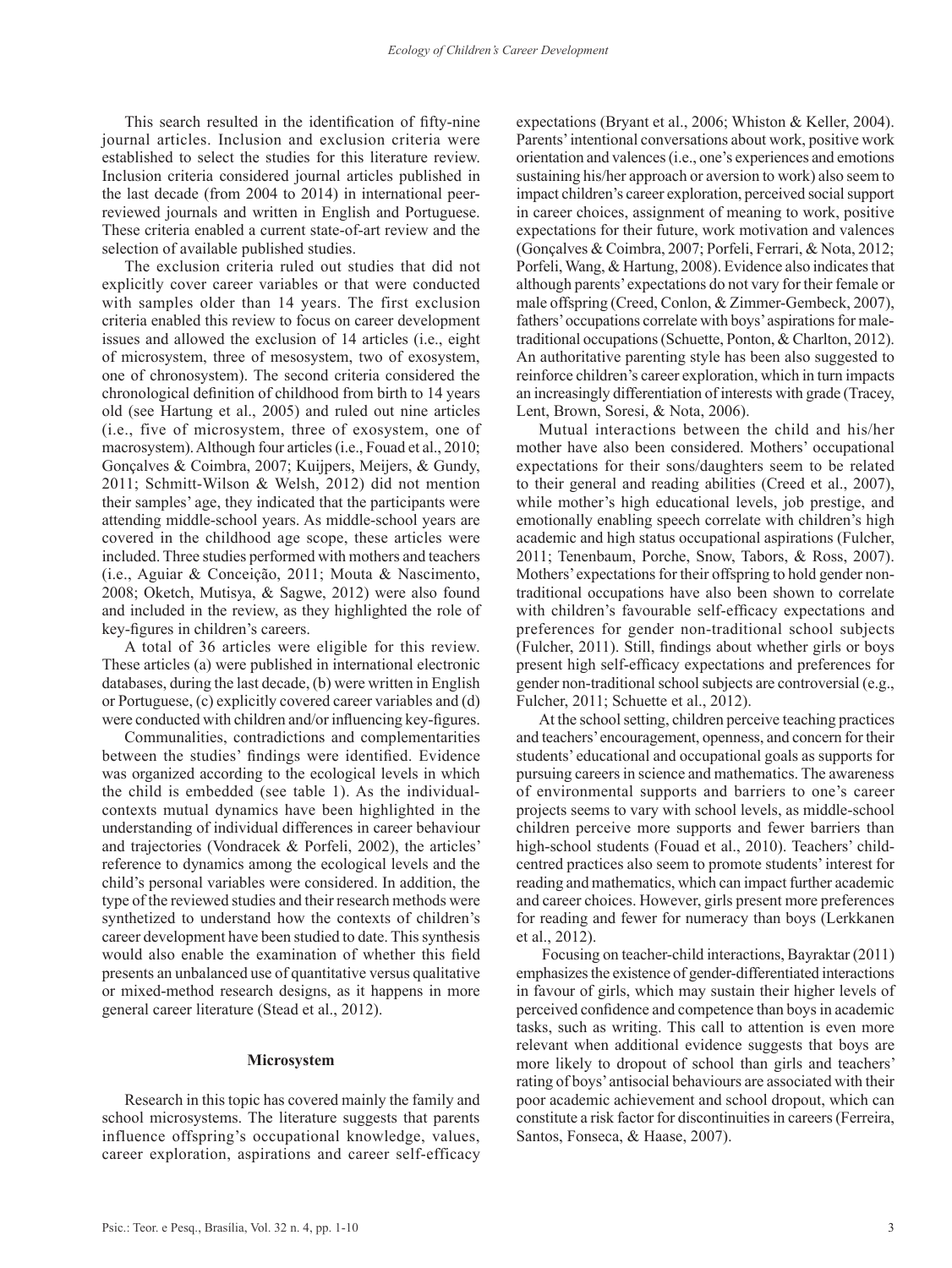Table 1. *Overview of the Eligible Articles*

| Author(s)                                            | <b>Ecological level(s)</b>   | Type of article     | Topic(s) covered                                                                  | <b>Research method(s)</b>                                                        |
|------------------------------------------------------|------------------------------|---------------------|-----------------------------------------------------------------------------------|----------------------------------------------------------------------------------|
| Aguiar and Conceição (2011)                          | Exosystem                    | Experience report   | Teachers' professional<br>development                                             | Qualitative procedures to evaluate<br>the experience                             |
| Anyadike-Danes and McVicar<br>(2005)                 | Mesosystem                   | Empirical study     | Antecedents of adult work situation                                               | Quantitative retrospective<br>longitudinal sequence and<br>correlational methods |
| Bayraktar (2011)                                     | Microsystem                  | Empirical study     | Teacher-student interactions and<br>gender differences                            | Mixed-method research design in<br>case studies                                  |
| Brown (2004)                                         | Exosystem and<br>macrosystem | Theoretical article | Socioeconomic status and ethnicity<br>of the child's family                       | Critical comments based on<br>published works                                    |
| Bryant, Zvonkovic, and<br>Reynolds (2006)            | Microsystem                  | Literature review   | Correlates of parenting variables<br>and career development processes             | Review of published works                                                        |
| Creed, Conlon, and Zimmer-<br>Gembeck (2007)         | Microsystem                  | Empirical study     | Parents' and children' career<br>aspirations and expectations                     | Quantitative cross-sectional<br>prediction methods                               |
| Ek, Sovio, Remes, and Järvelin<br>(2005)             | Mesosystem                   | Empirical study     | Antecedents of adult<br>unemployment                                              | Quantitative longitudinal<br>prediction methods                                  |
| Ferreira, Santos, Fonseca, and<br>Haase (2007)       | Exosystem                    | Empirical study     | Predictors of educational and<br>occupational socialization process               | Quantitative longitudinal<br>prediction methods                                  |
| Fouad et al. (2010)                                  | Microsystem                  | Empirical study     | Barriers and supports to students'<br>careers                                     | Quantitative cross-sectional factor<br>methods                                   |
| Fulcher (2011)                                       | Microsystem                  | Empirical study     | Mothers' influence on children's<br>self-efficacy expectations and<br>aspirations | Quantitative cross-sectional<br>confirmatory methods                             |
| Gonçalves and Coimbra (2007)                         | Microsystem                  | Empirical study     | Parents' influence in their offspring<br>career development                       | Qualitative and narrative methods                                                |
| Helwig $(2004)$                                      | Chronosystem                 | Empirical study     | Passage of time over the life course<br>and career development                    | Mixed-method longitudinal<br>research design                                     |
| Hirschi (2011)                                       | Chronosystem                 | Empirical study     | Trajectories of career-choice<br>readiness                                        | Quantitative longitudinal<br>confirmatory methods                                |
| Howard, Ferrari, Nota, Solberg,<br>and Soresi (2009) | Mesosystem                   | Empirical study     | Supportive relationships in<br>children's career development                      | Quantitative cross-sectional<br>confirmatory methods                             |
| Hughes (2011)                                        | Macrosystem                  | Empirical study     | Children's ethnical discrimination<br>awareness and aspirations                   | Quantitative experimental<br>prediction methods                                  |
| Kendig, Mattingly, and Bianchi,<br>2014              | Exosystem                    | Empirical study     | Influence of childhood poverty in<br>adulthood                                    | Quantitative longitudinal mean<br>differences methods                            |
| Kern and Friedman (2008)                             | Mesosystem                   | Empirical study     | Antecedents of later academic and<br>life adjustment                              | Quantitative longitudinal<br>prediction methods                                  |
| Kingery and Erdley (2007)                            | Mesosystem                   | Empirical study     | Peers and children's academic<br>adjustment                                       | Quantitative longitudinal<br>prediction methods                                  |
| Kuijpers, Meijers, and Gundy<br>(2011)               | Exosystem                    | Empirical study     | Curriculum applications in<br>students' career competences                        | Quantitative cross-sectional<br>prediction methods                               |
| Lerkkanen et al. (2012)                              | Microsystem                  | Empirical study     | Influence of teachers' practices in<br>children's interest                        | Quantitative longitudinal<br>confirmatory methods                                |
| Liu, McMahon, and Watson<br>(2014)                   | Macrosystem                  | Report              | Children's career development in<br>Mainland China                                | Critical comments based on<br>published works                                    |
| Mouta and Nascimento (2008)                          | Exosystem                    | Experience report   | Teachers' professional<br>development                                             | Notes about the experience                                                       |
| Nazli (2007)                                         | Mesosystem                   | Empirical study     | Description of children's career<br>development                                   | Qualitative exploratory-descriptive<br>methods                                   |
| Nazli (2014)                                         | Macrosystem                  | Empirical study     | Turkish children's career<br>development                                          | Qualitative exploratory-descriptive<br>methods                                   |
| Noack, Kracke, Gniewosz, and<br>Dietrich (2010)      | Microsystem                  | Empirical study     | Family and school correlates of<br>students' career exploration                   | Quantitative longitudinal<br>confirmatory methods                                |
| Oketch, Mutisya, and Sagwe<br>(2012)                 | Exosystem                    | Empirical study     | Slum and non-slum children's and<br>parents' aspirations                          | Quantitative cross-sectional<br>prediction methods                               |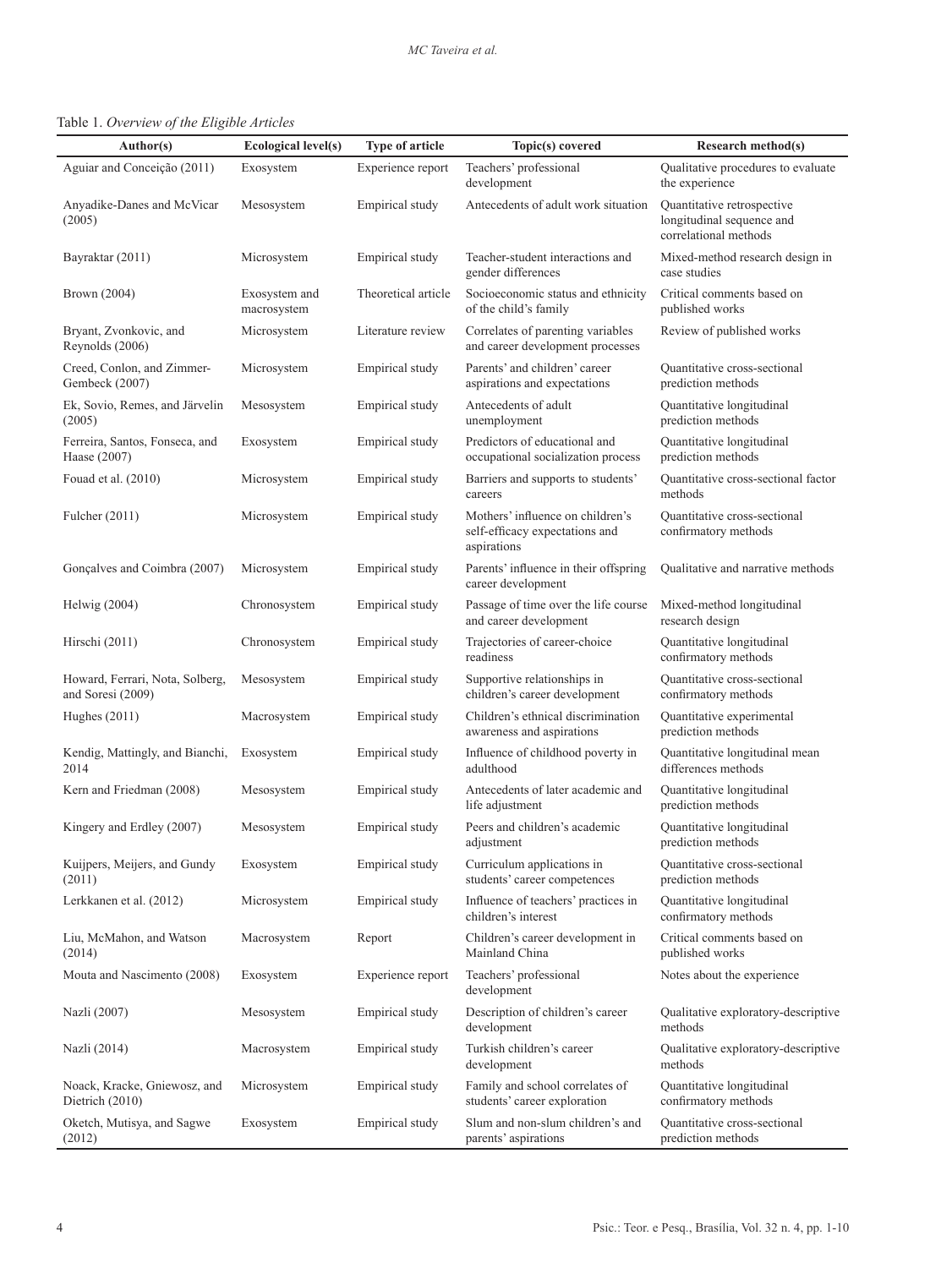Table 1. *Overview of the Eligible Articles (cont.)*

| Author(s)                                           | <b>Ecological level(s)</b> | <b>Type of article</b> | Topic(s) covered                                                                                 | <b>Research method(s)</b>                                           |
|-----------------------------------------------------|----------------------------|------------------------|--------------------------------------------------------------------------------------------------|---------------------------------------------------------------------|
| Porfeli, Ferrari, and Nota<br>(2012)                | Microsystem                | Empirical study        | Family and children's work<br>valences                                                           | Quantitative cross-sectional<br>confirmatory methods                |
| Porfeli, Wang, and Hartung<br>(2008)                | Microsystem                | Empirical study        | Family work affectivity and the<br>socialization of children to work                             | Quantitative cross-sectional<br>confirmatory methods                |
| Schmitt-Wilson and Welsh<br>(2012)                  | Exosystem                  | Empirical study        | Vocational knowledge, academic<br>achievement, and occupational<br>aspirations of rural children | Quantitative cross-sectional<br>prediction methods                  |
| Schoon, Martin, and Ross<br>(2007)                  | Chronosystem               | Empirical study        | Cohort and historical time<br>differences in career development                                  | Quantitative cohort-sequential<br>longitudinal confirmatory methods |
| Schuette, Ponton, and Charlton<br>(2012)            | Microsystem                | Empirical study        | Parents' occupations and children's<br>aspirations                                               | Mixed-method research design                                        |
| Schultheiss, Palma, and Manzi<br>(2005)             | Mesosystem                 | Empirical study        | Description of children's career<br>development                                                  | Qualitative exploratory-descriptive<br>methods                      |
| Sobral, Gonçalves, and<br>Coimbra (2009)            | Exosystem                  | Empirical study        | Parents' work situation and<br>offspring career development                                      | Quantitative cross-sectional mean<br>differences methods            |
| Tenenbaum, Porche, Snow,<br>Tabors, and Ross (2007) | Microsystem                | Empirical study        | Mother-child interactions and<br>children's academic engagement<br>and career intentions         | Quantitative longitudinal<br>prediction methods                     |
| Tracey, Lent, Brown, Soresi,<br>and Nota $(2006)$   | Microsystem                | Empirical study        | Parenting style and children's<br>career exploration and interests                               | Quantitative longitudinal<br>confirmatory methods                   |
| Watson, McMahon, Foxcroft,<br>and Els $(2010)$      | Macrosystem                | Empirical study        | Occupational aspirations of Black<br>South-African children                                      | Qualitative exploratory-descriptive<br>methods                      |

#### **Mesosystem**

The literature at the mesosystem level has focused on inter-relations among parents, teachers and peers as well as on antecedents of ecological transitions. From elementaryto middle-school years, children increasingly perceive their progress in career exploration, learning and planning as being influenced by their parents and teachers, who (a) help them acquire occupational information, (b) provide them social support, which is particularly important for girls, (c) help them identify possible occupations, (d) serve as role models, (e) offer opportunities to develop preferences, (f) shape their conceptions of work, (g) emphasize the role of education, and (h) instil life values (Nazli, 2007; Schultheiss, Palma, & Manzi, 2005). Evidence also suggests that effective parenting and an acceptable school climate, as well as perceived social support from parents and teachers, facilitate children's career exploration and agency, being the latter important for academic achievement and career decidedness (Howard, Ferrari, Nota, Solberg, & Soresi, 2009; Noack, Kracke, Gniewosz, & Dietrich, 2010). Still, gender and grade differences have been found. The perception of teachers and peers' social support plays an important role in the development of girls- agency, who have also been shown to present higher levels of career exploration than boys (Howard et al., 2009; Noack et al., 2010). Additionally, eightgraders have been shown to present higher levels of career exploration compared to sixth-graders (Noack et al., 2010).

Research about ecological transitions has covered the childhood antecedents of the elementary- to middle-school transition and the transition to adult work and life adjustment. Peer acceptance, range of peers and friendship quality during elementary-school years were found to predict academic

Psic.: Teor. e Pesq., Brasília, Vol. 32 n. 4, pp. 1-10 5

adjustment in middle-school years (Kingery & Erdley, 2007). An on time or later school entry has also been shown to sustain high academic achievement in adolescence as well as mental health and reduced alcohol consumption in adulthood (Kern & Friedman, 2008). Adult employment also seems to be preceded by high academic achievement, cognitive abilities and pro-social behaviours, mothers' high educational attainment and negative attitudes towards social aid, and fathers' employment during childhood (Anyadike-Danes & McVicar, 2005; Ek, Sovio, Remes, & Järvelin 2005).

#### **Exosystem**

Research at the exosystem level has focused on parents' work situation, social class, curriculum, and teachers' professional development. Evidence suggests that children whose parents are unemployed are at risk for diffusion and foreclosure of career options, being such a risk higher for boys than girls (Sobral, Gonçalves, & Coimbra, 2009).

Social class has been covered in studies that describe rural children's career development and that contrast children from slum versus non-slum and poorer versus richer areas. Children from slum areas present lower academic aspirations than those from non-slum areas, being this difference also evident in parents' expectations for their offspring (Oketch et al., 2012). Children from poor families were also less likely to pursue college and more likely to become parents, start an independent life and help their families pay bills earlier in adulthood than children from richer areas (Kendig, Mattingly, & Bianchi, 2014). Mothers' and fathers' socioeconomic status are also negatively related to patterns of dropping out of school and positive associations with career expectations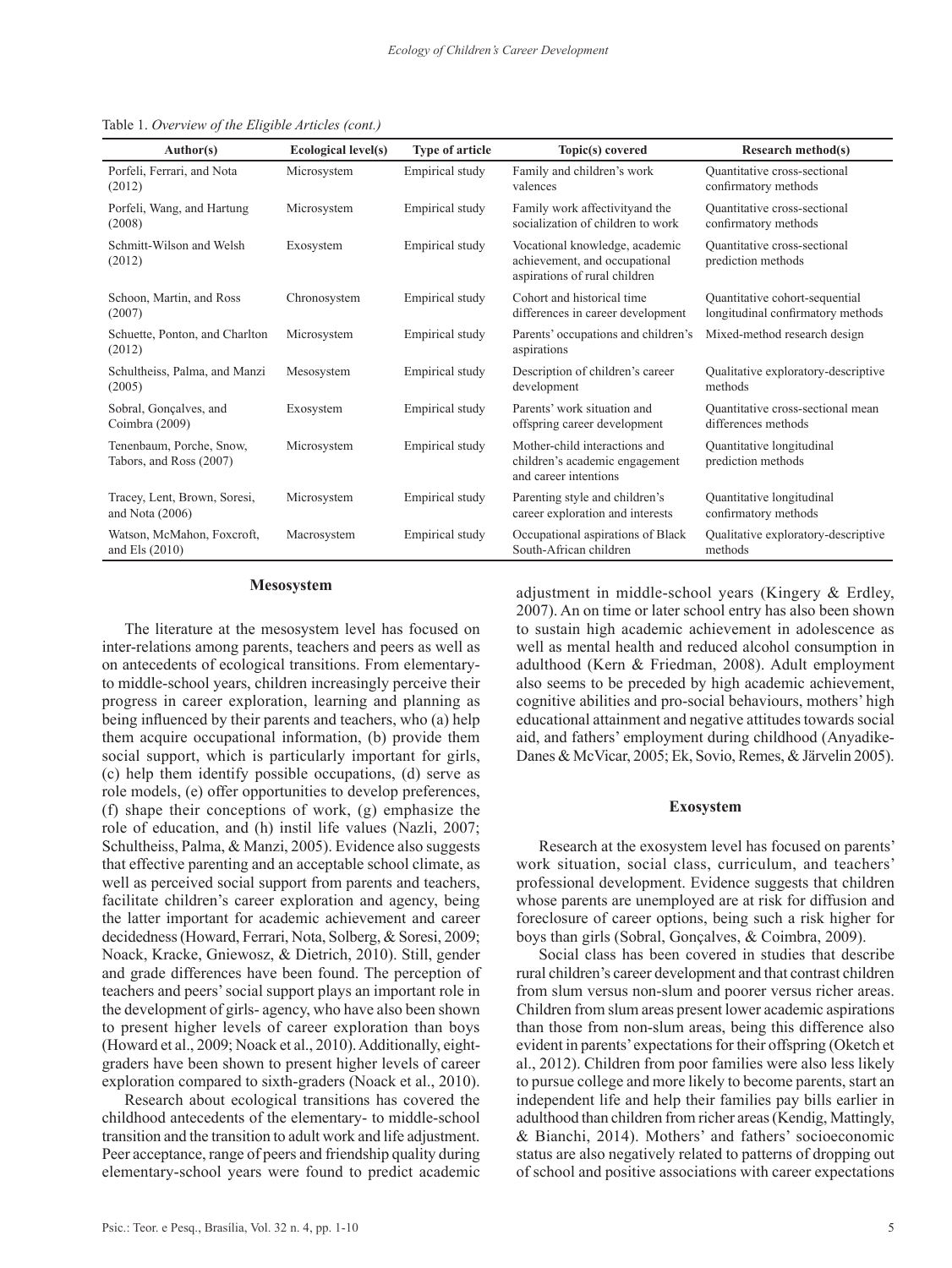and engagement in career projects (Ferreira et al., 2007; Sobral et al., 2009). The family's socioeconomic status can, therefore, influence family processes and careers (Brown, 2004). Additionally, research has suggested that rural students' academic achievement can facilitate their vocational knowledge, which in turn is related to high career aspirations and expectations (Schmitt-Wilson & Welsh, 2012).

Kuijpers, Meijers, and Gundy (2011) found that teachers' dialogical curriculum applications were related to students' career reflection, forming and networking. This study also suggested that students' disposition for career reflection increased with grade and that while girls seemed to use more career dialogues and be more engaged in school than boys, the latter presented higher levels of networking than girls. Teachers can also influence children's career development by investing in their own professional development. Career consultancy practices with teachers appear not only to promote their professional development, but also their intentions to facilitate pupils' career exploration and development (Aguiar & Conceição, 2011; Mouta & Nascimento, 2008).

#### **Macrosystem**

Research about the macrosystem level has focused on ethnicity and culture. Although the literature seems to often confound the effects of ethnicity and socioeconomic status (Hartung et al., 2005), they are both implicated in the child's family dynamics (Brown, 2004). Vocational aspirations and interests have been studied with minority groups or with children subject to practices for ethnical discrimination awareness. Evidence on the former has suggested that gender differences of career interests differentiation are evident in Black South-African children. While Black South-African girls develop interests in Social and Artistic domains, boys prefer Investigative and Enterprising domains (Watson, McMahon, Foxcroft, & Els, 2010). Research has also found that children's awareness of occupational ethnical discrimination is positively related to the gap between occupational aspirations and expectations. Non-ethnical biased workshops proved to be useful to reduce such a gap and to promote children's high status occupational expectations (Hughes, 2011).

Focusing on the role of culture, the study conducted by Mello (2009) showed that African-American and Asian-American children present higher educational and occupational expectations than European-American, Hispanic, or American-Indian children. Moving apart from Western cultures, Liu, McMahon, and Watson (2014) suggested that the Chinese culture stimulates children's awareness of the role of education for their futures and intentions to pursue occupations not only aligned with social expectations for gender but also capable of bringing honour to themselves and their families. As Chinese children present high status occupational aspirations but limited future time perspective and career planning, Liu and collaborators call for early career practices supported by Chinese policies. Similar suggestions were presented in Turkey, where children present favourable self-awareness and information about the world of work, but limited career planning, articulations of school experiences and careers, and knowledge about lifestyles related to occupations (Nazli, 2014).

#### **Chronosystem**

Research about the chronosystem focuses on the passage of time over the life course and across generations. Helwig (2004) provided empirical support to Gottfredson's (1981, 2005) theory, by showing that from elementary- to highschool, individuals crystalize gender-typified beliefs and increase the realism and social value of career exploration. On the other hand, Hirschi (2011) found that favourable generalized self-efficacy expectations and perception of few environmental barriers during childhood precede high career-choice readiness in adolescence. Developmental increases in career-choice readiness from childhood through adolescence also followed increases of information about the self and occupations.

Focusing on the passage of time across generations, Schoon, Martin, and Ross (2007) compared longitudinal data from two cohorts of British youth: one from 1958, who transited to the working world in a period of economic security and growth; and another from 1970, who entered the labour market in a time of economic recession. This study indicated that while favourable parental expectations were related to the first cohort's higher aspirations, school motivation and educational attainment, the economic disadvantage sustained individuals' lower school motivation and academic performance in the second cohort. In both cohorts, girls presented higher levels of school engagement and career planning than boys, although the employment outlook upon parenthood was more favourable for men.

### **Discussion**

Following efforts to advance an organizing framework for the study of children's career development, this article presented a literature review of the contexts of children's career development. The focus on children's ecology of career development is sustained by the more general career literature, which suggests the importance of early interactional experiences in career behaviour (Bordin, 1984; Gottfredson, 1981, 2005; Holland, 1985; Lent et al., 2004; Mitchell & Krumboltz, 1990; Roe, 1957; Super, 1980, 1990; Vondracek et al., 1986; Vondracek et al., 2014). This ecological organization also followed suggestions to apply the developmental-contextual career meta-theory to the study of children's careers (Araújo & Taveira, 2009) and to identify their ecological subsystems (Vondracek, 2004). Moreover, the present literature review furthered the illustration of the potential of Brofenbrenner's (1979; Bronfenbrenner & Morris, 1998) ecological systems theory to study adolescents' career development (e.g., Young, 1983), to cover this same process earlier in the lifespan.

The potential of the ecological systems theory to study children's careers led to a description of the child as an open system establishing mutual interactions with micro, meso,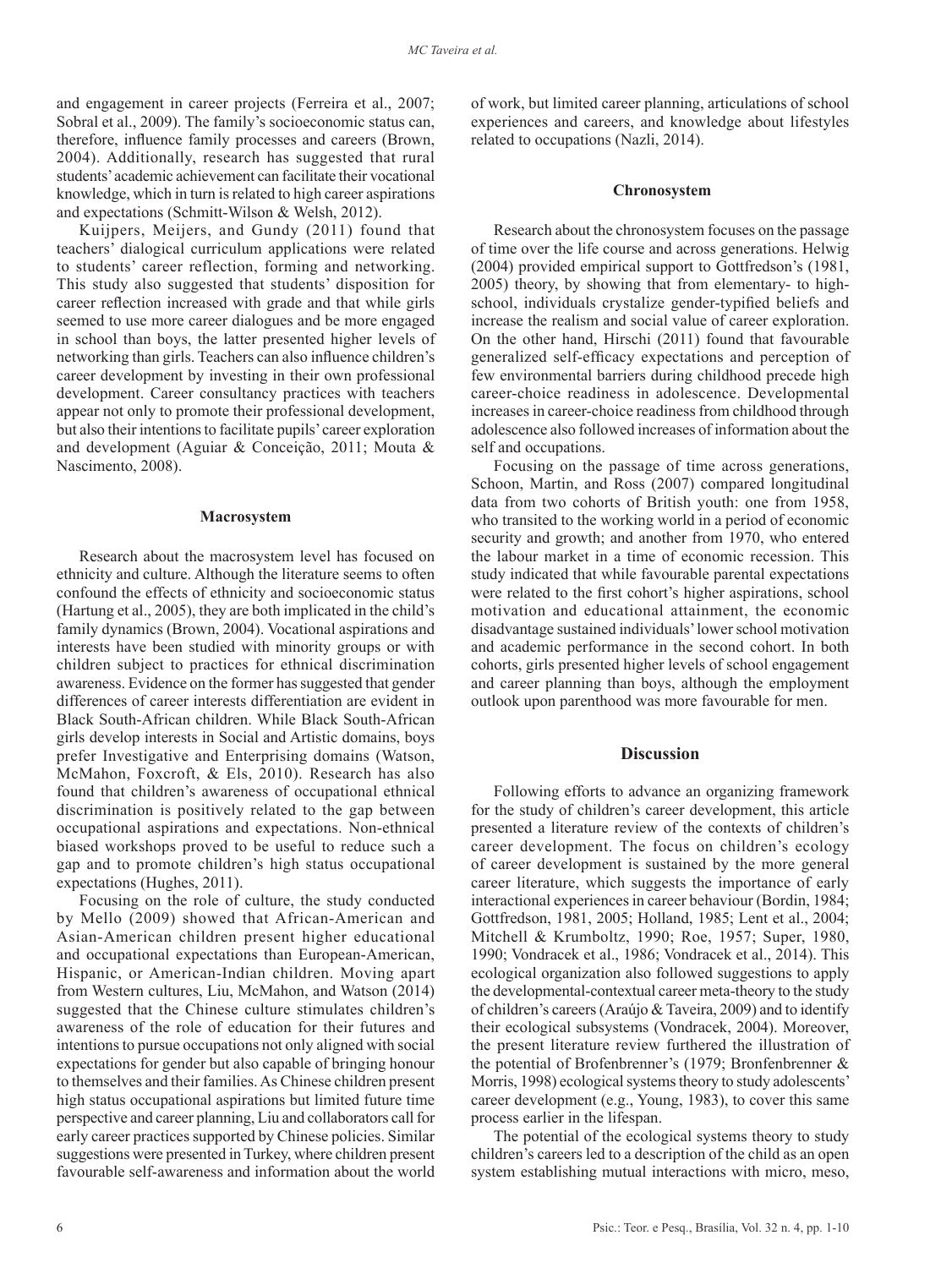exo, macro and chronosystems. Throughout this review, the child-contexts mutual interactions were illustrated when gender and grade were covered. Research and practice need to consider specific career needs of girls and boys, including for example, girls' networking skills that might facilitate their future employment, and boys' academic experiences, career exploration, planning and coping with male social expectations (Ferreira et al., 2007; Kuijpers et al., 2011; Liu et al., 2014; Schoon et al., 2007). Further research on gender differences in self-efficacy expectations and preferences for gender non-traditional domains is also needed, as findings are controversial regarding this topic (e.g., Fulcher, 2011; Schuette et al., 2012). Future studies might explore relations among types of personality/work environments to which children are exposed (Holland, 1985) with their preferences and self-efficacy expectations in gender non-traditional domains. Practices pertaining to expand children's exposition to different personality/work environments might be considered. The literature has also suggested that increasing school levels interact with changes in career dimensions and children's perceptions about contextual barriers and supports to their careers (Fouad et al., 2010; Noack et al., 2010; Tracey et al., 2006). Further longitudinal studies might cover the processes and correlates of change in career development throughout the school years. Such studies might support grade-appropriate career interventions and promote student's agency and hope towards the future (Lent, 2001; Repetto et al., 2007; Schultheiss, 2005, 2008). These interventions should target not only the mesosystem level, by creating conditions for effective parenting, an open-school climate and supporting the provision of social support from key figures (e.g., Howard et al., 2009; Noack et al., 2006), but also the macrosystem level, by facilitating a multi-ethnical approach to careers and articulations between school and work (e.g., Hughes, 2011; Liu et al., 2014; Nazli, 2014).

Research at the microsystem level highlights the role of parents in children's career development (e.g., Bryant et al., 2006; Whiston & Keller, 2004). As the parents' socialization roles are embedded in other ecological subsystems, this research topic might benefit from a systemic view of the family articulating its dynamics with ethnicity, socioeconomic status, culture, and historical periods (Brown, 2004; Bryant et al., 2006; Schoon et al., 2007). Future studies moving from a focus on mothers' (e.g., Creed et al., 2007; Fulcher, 2011; Tenenbaum et al., 2007) to fathers', siblings' and other family members' influences in children's careers are also encouraged. Given the lack of attention to peers, future microsystem research could also cover their role by assuming the neighbourhood, leisure and extracurricular settings as important environments for children's development and learning. Although the microsystem literature acknowledges the importance of teachers for children's career development, this research topic may further explore relations among teachers' characteristics (e.g., gender, educational level, teaching practices) and children's careers. These studies might explore the possible mediator role of teacher-student interactions and a possible moderator role of students' gender (e.g., Bayraktar, 2011). Other ecological levels such as the exosystem (e.g., schools' mission) and the macrosystem (e.g., governmental policies) can also be considered.

The literature at the mesosystem level suggests the positive impact of family and school's combined efforts on children's career exploration, agency, and awareness of the importance of key figures (Howard et al., 2009; Nazli 2007; Noack et al., 2010; Schultheiss, 2005). Research expanding the role of peers in children's career development can also enrich the mesosystem literature, by considering their articulations with other micro-settings. Evidence of childhood antecedents of later academic and life adjustment illustrates the potential of combining both the mesosystem and the chronosystem levels to address (dis)continuities in career trajectories. Conducting research in this line of inquiry may ultimately contribute for the identification of individuals at risk for maladaptive coping with ecological transitions, and who might benefit from preventive career interventions.

Research at the exosystem level has focused on the career development of children from poor social class. Although these children seem to present low academic aspirations and high risk for school dropout (Ferreira et al., 2007; Kendig et al., 2014; Oketch et al., 2012), academic achievement was found to buffer these effects (Schmitt-Wilson & Welsh, 2012). The identification of other protective factors can be useful to design interventions aimed at attenuating social differences in children's careers (Schultheiss, 2005). Career interventions combining effective teachers' practices, curriculum applications (e.g., Kuijpers et al., 2011) and teachers' professional development (e.g., Aguiar & Conceição, 2011; Mouta & Nascimento, 2008) might promote the academic achievement and career development of children from poor social classes. Evidence at this ecological level also supports the need to examine the impact of parents' short- or long-term unemployment (Anyadike-Danes & McVicar, 2005) on their offspring's careers. These empirical efforts might inform practices with unemployed people and their children, by acknowledging the indirect influence of parents' unemployment in children's careers (e.g., Sobral et al., 2009).

Literature at the macrosystem level suggests that despite cultural particularities, the articulation of school experiences with careers and the promotion of children's career development throughout the school years seem to constitute a worldwide concern (Liu et al., 2014; Nazli, 2014). Moreover, due to the challenges of the current educational and work environments, there is a need for promoting children's awareness of occupational ethnical diversity, so that individuals can cope with globalized multi-ethnic work environments and reduce the gap between their occupational aspirations and expectations (e.g., Hughes, 2011).

Finally, research at the chronosystem level yields a comprehensive view of career development as a process of time-related and time-extended change (Vondracek et al., 1986). Further studies covering the passage of time over the life course and across generations are needed to operationalize a developmental-contextual career perspective, as well as to adjust career practices to people's needs based on specific lifespan moments and generation cohorts.

The use of the ecological systems theory to organize this literature review presented an unbalanced coverage of the contexts of children's career development, with the microsystem being the most addressed level. This might be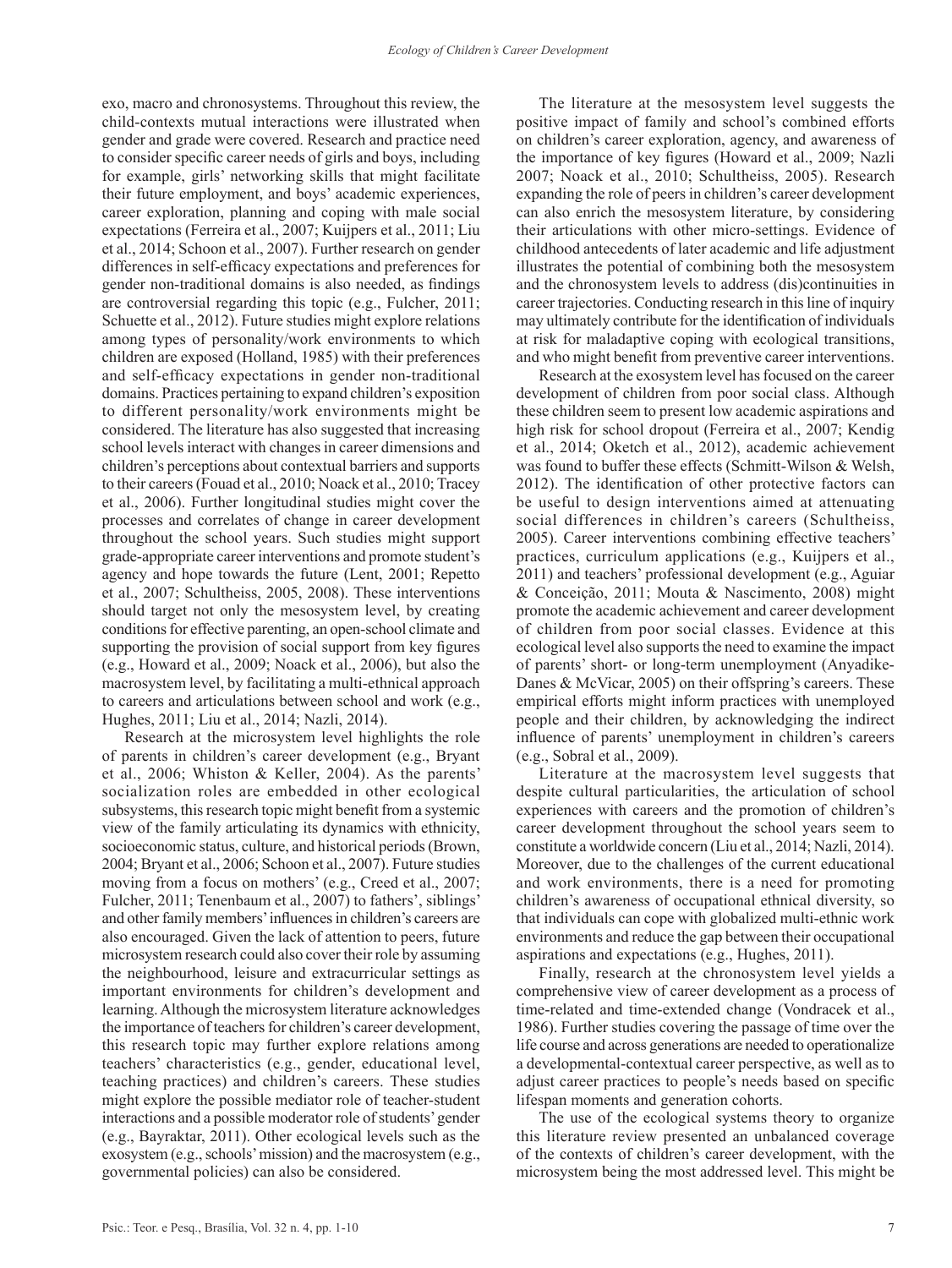due to methodological challenges to address increasingly distant levels such as the need for stable human and financial resources. Possibilities to overcome these challenges might include: (a) the management of resources to cover more than one ecological level in a single study (e.g., Ferreira et al., 2007); (b) the use of available information to conduct retrospective studies (e.g., Anyadike-Danes & McVicar, 2005); (c) the combination of ecological levels in theoretical works that enhance a systemic and comprehensive understanding of children's career development (e.g., Brown, 2004); or (d) the presentation of experience reports that credit indirect systemic influences on children's careers (e.g., Aguiar & Conceição, 2011; Mouta & Nascimento, 2008). An unbalanced distribution of quantitative versus qualitative or mixed-method research designs was also found, as the latter methods were only reported in eight reviewed articles. Such an unbalanced distribution is consistent with the more general career literature (Stead et al., 2012). Still, further qualitative or mixed-method studies are needed to address qualitative changes in children's career development and to support the description of this process based on the voices and experiences of children and key figures. These advances would sustain a more accurate organizing framework of children's career development and offer methodological flexibility for its empirical applications and evidence-based practices.

This article suggests two main reasons to support the adoption of an ecological perspective in an organizing framework of children's career development. First, an ecological perspective is included in various existent career theories. Second, an ecological perspective enables the field to move from the identification of main career dimensions and processes (Hartung et al., 2005; Howard & Walsh, 2010; Skorikov & Patton, 2007; Watson & McMahon, 2005) to the identification of ecological subsystems within which the child develops. This has implications for research and practice. As it has been recommended in the human development literature (Tinajero & Páramo, 2012), career studies may also explicitly indicate the ecological subsystem(s) they are covering. As for intervention, an ecological perspective can lead to the engagement of influential subsystems in the promotion of children's career development (Lent, 2001; Repetto et al., 2007; Schultheiss, 2005). This literature review suggests that career interventions might cover: (a) the microsystem level by empowering parents and teachers; (b) the mesosystem level by promoting collaboration among the child's proximal settings and jointly prepare him/ her for ecological transitions; (c) the exosystem level by promoting the awareness of school principals and community organizations for social justice; (d) the macrosystem level by working with politicians to promote children's ethnical/ cultural competencies and career development throughout the school years; and (e) the chronosystem level by suiting interventions to life-course periods, generations' needs and historical changes.

## **References**

- Aguiar, F. H., & Conceição, M. I. (2011). Orientação vocacional como tema transversal: Uma experiência com profissionais da educação [Vocational guidance as a cross-curricular theme: An experience with professionals in education]. *Revista Brasileira de Orientação Profissional, 12*(1), 107-117.
- Anyadike-Danes, M., & McVicar, D. (2005). You'll never walk alone: Childhood influences and male career path clusters. *Labour Economics, 12*, 511– 530. doi:10.1016/j. labeco.2005.05.008
- Araújo, A. M., & Taveira, M. C. (2009). Study of career development in children from a developmental-contextual perspective. *European Journal of Education and Psychology, 2*(1), 49-67.
- Bayraktar, A. (2011). Possible effects of gender on teacher-student interactions. *Procedia Social and Behavioural Sciences, 15*, 2545-2548. doi:10.1016/j.sbspro.2011.04.142
- Bordin, E. S. (1984). Psychodynamic model for career choice and satisfaction. In D. Brown, L. Brooks & Associates (Eds.), *Career choice and development: Applying contemporary theories to practice* (pp. 94-137). San Francisco, CA: Jossey-Bass.
- Bronfenbrenner, U. (1979). *The ecology of human development*. Cambridge: Harvard University Press.
- Bronfenbrenner, U. (1986). Ecology of the family as a context for human development: Research perspectives. *Developmental Psychology, 22*, 723-742. doi:10.1037//0012-1649.22.6.723
- Bronfenbrenner, U., & Morris, P. A. (1998). The ecology of developmental process. In W. Damon (Series Ed.) & R. M Lerner (Volume Ed.), *Handbook of child psychology: Theoretical models of human development* (5th ed., Vol. 1, pp. 993-1028). New York: Wiley.
- Brown, M. T. (2004). The career development influence of family of origin: Considerations of race/ethnic group membership and class. *The Counseling Psychologist, 32*, 587-595. doi:10.1177/0011000004266007
- Bryant, B. K., Zvonkovic, A. M., & Reynolds, P. (2006). Parenting in relation to child and adolescent vocational development. *Journal of Vocational Behavior, 69*, 149-175. doi:10.1016/j. jvb.2006.02.004
- Creed, P. A., Conlon, E. G., & Zimmer-Gembeck, M. J. (2007). Career barriers and reading ability as correlates of career aspirations and expectations of parents and their children. *Journal of Vocational Behavior, 70*, 242-258. doi:10.1016/j. jvb.2006.11.001
- Derksen, T. (2010). The influence of ecological theory in child and youth care: A review of the literature. *International Journal of Child, Youth, and Family Studies, 1*(3), 326-339.
- Ek, E., Sovio, U., Remes, J., & Järvelin, M. (2005). Social predictors of unsuccessful entrance into the labour market: A socialization process perspective. *Journal of Vocational Behavior, 66*, 471- 486. doi:10.1016/j.jvb.2004.02.002
- Ferreira, J. A., Santos, E. J., Fonseca, A. C., & Haase, R. (2007). Early predictors of career development: A 10-year follow-up study. *Journal of Vocational Behavior, 70*, 61-77. doi:10.1016/j. jvb.2006.04.006
- Fouad, N. A., Hackett, G., Smith, P. L., Kantamneni, N., Fitzpatrick, M., Haag, S., & Spencer, D. (2010). Barriers and supports for continuing in mathematics and science: Gender and educational level differences. *Journal of Vocational Behavior, 77*, 361-373. doi:10.1016/j.jvb.2010.06.004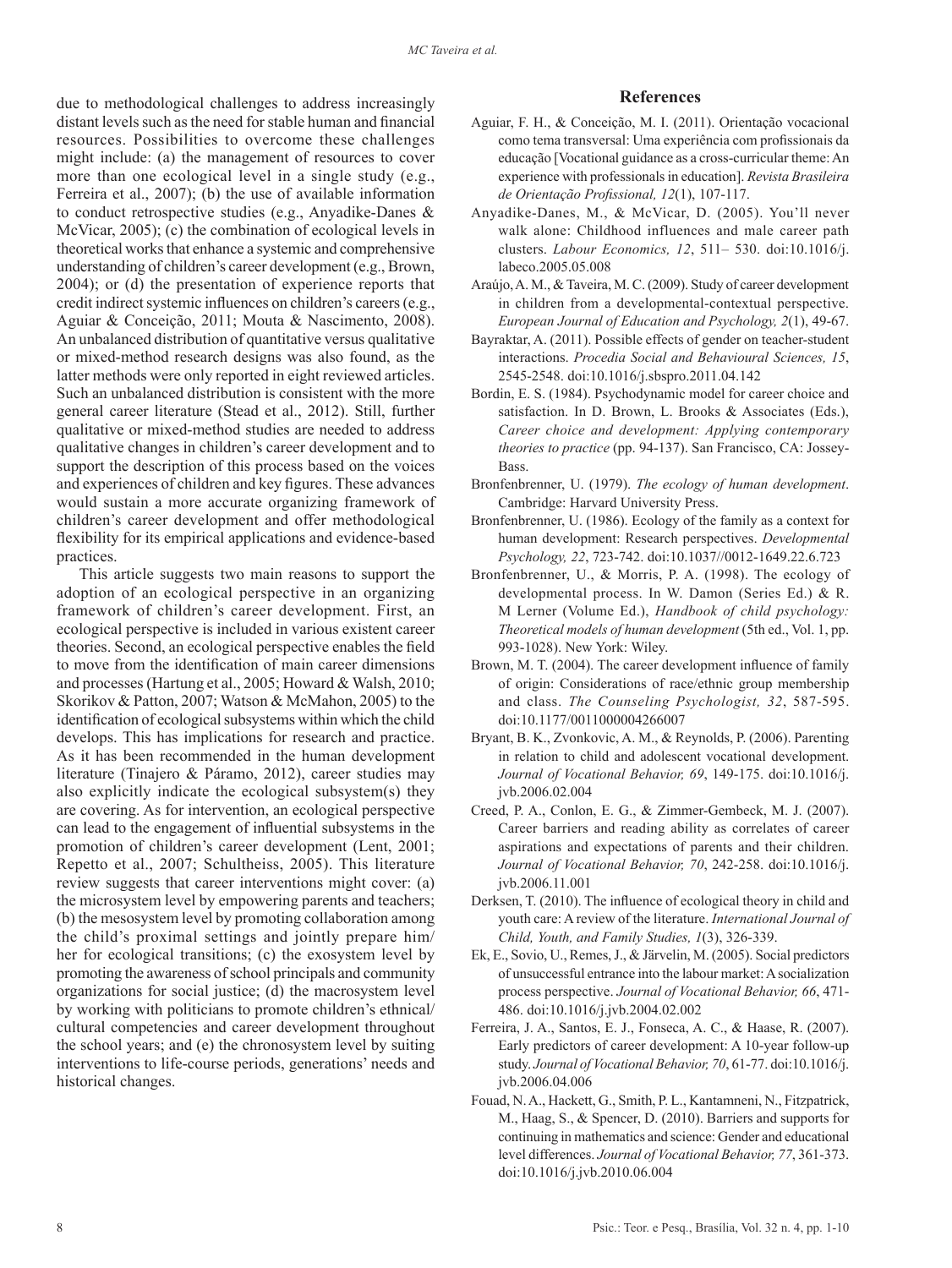- Fulcher, M. (2011). Individual differences in children's occupational aspirations as a function of parental traditionality. *Sex Roles, 64*, 117-131. doi:10.1007/s11199-010-9854-7
- Gonçalves, C. M., & Coimbra, J. L. (2007). O papel dos pais na construção de trajetórias vocacionais dos seus filhos [Parents' role in the construction of their children's career]. *Revista Brasileira de Orientação Profissional 8*(1), 1-17.
- Gottfredson, L. S. (1981). Circumscription and compromise: A developmental theory of occupational aspirations. *Journal of Counseling Psychology, 28*(6), 545-579.
- Gottfredson, L. S. (2005). Applying Gottfredson's theory of circumscription and compromise in career guidance and counselling. In S. D. Brown & R. W. Lent (Eds.), *Career development and counselling: Putting theory and research to work* (pp. 71-100). New York: Wiley.
- Hartung, P. J., Porfeli, E. J., & Vondracek, F. W. (2005). Child vocational development: A review and reconsideration. *Journal of Vocational Behavior, 66*, 385-419. doi:10.1016/j. jvb.2004.05.006
- Helwig, A. A. (2004). A ten-year study of the career development of students: Summary findings. *Journal of Counselling and Development, 82*, 49–57. doi:10.1002/j.1556-6678.2004. tb00285.x
- Hirschi, A. (2011). Career-choice readiness in adolescence: Developmental trajectories and individual differences. *Journal of Vocational Behavior, 79*, 340-348. doi:10.1016/j. jvb.2011.05.005
- Holland, J. L. (1985). *Making vocational choices: A theory of vocational personalities and work environments* (2nd ed.). Englewood Cliffs, NJ: Prentice-Hall.
- Hong, J. S., & Garbarino, J. (2012). Risk and protective factors for homophobic bullying in schools: An application of the socialecological framework. *Educational Psychology Review, 24*, 271-285. doi:10.1007/s10648-012-9194-y
- Howard, K. A., Ferrari, L., Nota, L., Solberg, V. S. & Soresi, S. (2009). The relation of cultural context and social relationships to career development in middle school. *Journal of Vocational Behavior, 75*, 100-108. doi:10.1016/j.jvb.2009.06.013
- Howard, K. A., & Walsh, M. E. (2010). Conceptions of career choice and attainment: Developmental levels in how children think about careers. *Journal of Vocational Behavior, 76*, 143-152. doi: 10.1016/j.jvb.2009.10.010
- Hughes, J. M. (2011). Influence of discrimination awareness on the occupational interests of African American children. *Journal of Applied Developmental Psychology, 32*, 369-378. doi:10.1016/j.appdev.2011.08.003
- Kendig, S. M., Mattingly, M. J., & Bianchi, S. M. (2014). Childhood poverty and the transition to adulthood. *Family Relations, 63*(2), 271-286. doi: 10.1111/fare.12061
- Kern, M. L., & Friedman, H. S. (2008). Early educational milestones as predictors of lifelong academic achievement, midlife adjustment, and longevity. *Journal of Applied Developmental Psychology, 30*, 419-430. doi:10.1016/j.appdev.2008.12.025
- Kingery, J. N., & Erdley, C. A. (2007). Peer experiences as predictors of adjustment across the middle school transition. *Education and Treatment of Children, 30,* 73-88. doi:10.1353/ etc.2007.0007
- Kuijpers, M., Meijers, F. & Gundy, C. (2011). The relationship between learning environment and career competences of students in vocational education. *Journal of Vocational Behavior, 78*, 21-30. doi:10.1016/j.jvb.2010.05.005
- Lent, R. W. (2001). Vocational psychology and career counseling: Inventing the future. *Journal of Vocational Behavior, 59*, 213- 225. doi:10.1006/jvbe.2001.1827
- Lent, R. W., Hackett, G., & Brown, S. D. (2004). Una perspectiva social cognitiva de la transición entre la escuela y el trabajo [A social cognitive perspective on school-to-work transition]. *Evaluar, 4*, 1-22.
- Lerkkanen, M., Kiuru, N., Pakarinen, E., Viljaranta, J., Poikkeus, A., Rasku-Puttonen, H., … Nurmi, J. (2012). The role of teaching practices in the development of children's interest in reading and mathematics in kindergarten. *Contemporary Educational Psychology, 37*, 266-279. doi:10.1016/j.cedpsych.2011.03.004
- Liu, J., McMahon, M., & Watson, M. (2014). Childhood career development in Mainland China: A research and practice agenda. *The Career Development Quarterly, 62*, 268-279. doi:10.1002/j.2161-0045.2014.00084.x
- Mello, Z. R. (2009). Racial/ethnic group and socioeconomic status variation in educational and occupational expectations from adolescence to adulthood. *Journal of Applied Developmental Psychology, 30*, 404-504. doi:10.1016/j.appdev.2008.12.029
- Mitchell, L. K., & Krumboltz, J. D. (1990). Social learning approach to career decision making: Krumboltz theory. In D. Brown, L. Brooks & Associates (Eds.), *Career choice and development: Applying contemporary theories to practice* (2nd ed., pp. 145- 196). San Francisco, CA: Jossey-Bass.
- Mouta, A. & Nascimento, I. (2008). Os (novos) interlocutores no desenvolvimento vocacional de jovens: Uma experiência de consultoria a professores [Teachers as (new) interlocutors in the vocational development of young people: An experience of consultation]. *Revista Brasileira de Orientação Profissional, 9*(1), 87-101.
- Nazli, S. (2007). Career development in primary school children. *Career Development International, 12*, 446-462. doi:10.1108/13620430710773763
- Nazli, S. (2014). Career development of upper primary school students in Turkey. *Australian Journal of Guidance and Counselling, 24*, 49-61. doi:10.1017/jgc.2013.7
- Noack, P., Kracke, B., Gniewosz, B., & Dietrich, J. (2010). Parental and school effects on students' occupational exploration: A longitudinal and multilevel analysis. *Journal of Vocational Behavior, 77*, 50-57. doi:10.1016/j.jvb.2010.02.006
- Oketch, M., Mutisya, M., & Sagwe, J. (2012). Parental aspirations for their children's educational attainment and the realization of universal primary education (UPE) in Kenya: Evidence from slum and non-slum residences. *International Journal of Educational Development, 32*, 764-772. doi:10.1016/j. ijedudev.2011.04.002
- Porfeli, E. J., Ferrari, L., & Nota, L. (2012). Work valence as a predictor of academic achievement in the family context. *Journal of Career Development, 40*, 371-389. doi:10.1177/0894845312460579
- Porfeli, E. J., Wang, C., & Hartung, P. J. (2008). Family transmission of work affectivity and experiences to children. *Journal of Vocational Behavior, 7*, 278-286. doi:10.1016/j. jvb.2008.06.001